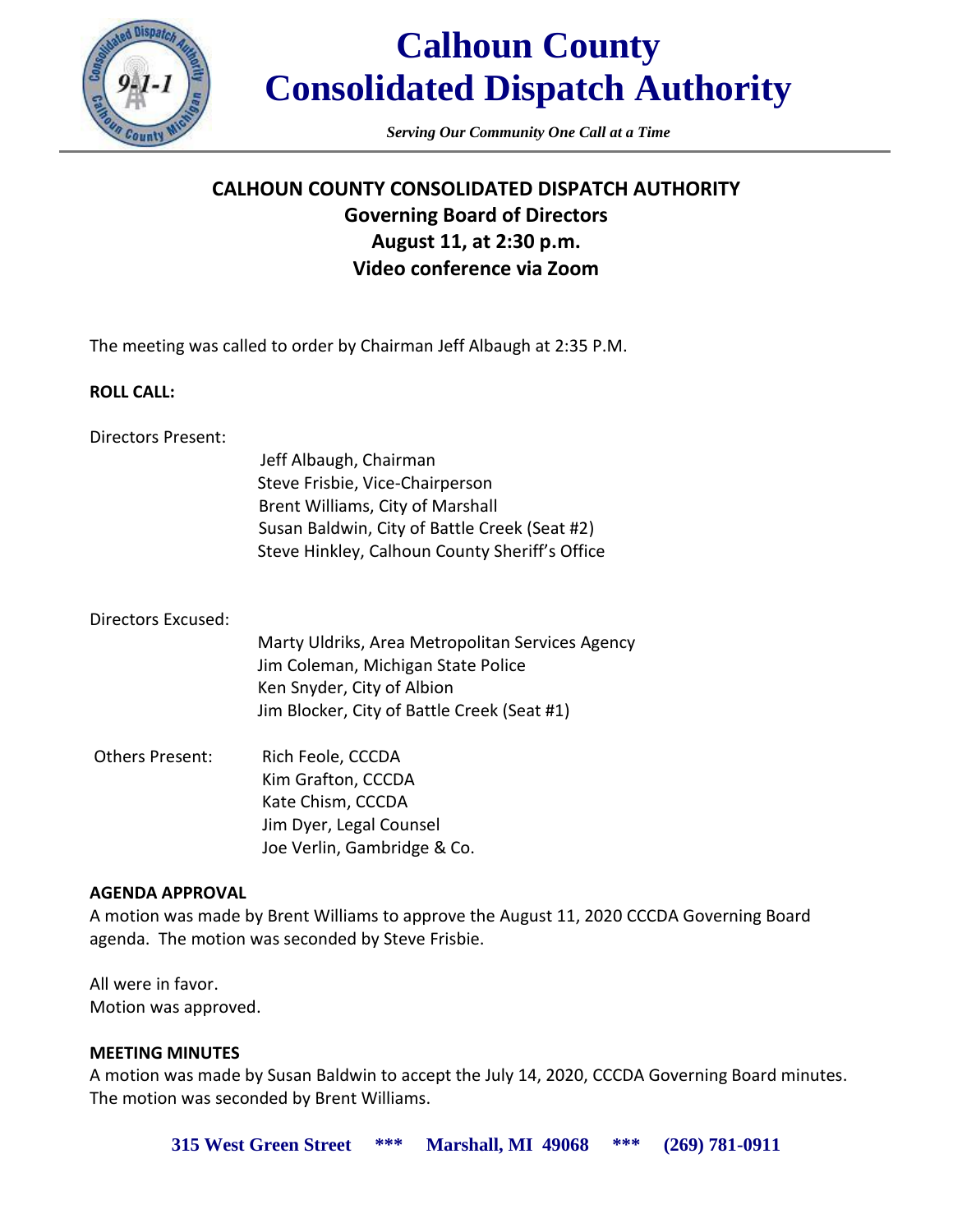

# **Calhoun County Consolidated Dispatch Authority**

*Serving Our Community One Call at a Time*

All were in favor. Motion was approved.

### **PUBLIC COMMENT**

No public comment was provided.

### **CONSENT AGENDA**

The following items were listed on the Board's consent agenda:

- 1. Excuse Absent Board Members
- 2. Check Register: June 1- June 30
- 3. Year-to-Date Budget Performance Reports
- 4. 2020 Year-to-Date Statistics
- 5. Quality Assurance Reports
- 6. General Correspondence

A motion was made by Susan Baldwin to approve the August 11, 2020 Consent Agenda. The motion was seconded by Steve Hinkley.

All were in favor. Motion was approved.

#### **EXECUTIVE DIRECTOR'S REPORT**

- **1. Ballot Language Passed-** board of commissioners have approved the surcharge to be on the November surcharge. Public service announcements are being created currently. FAQ document being created to give information to all municipalities. Does the board want to set up a committee to push the surcharge. We appear to have good support locally.
- **2. SMBT-** loan documents have been signed to refinance our Motorola loan.
- **3. CARES ACT-** application has been sent to be reimbursed for COVID related expenses. Also applied for a FEMA grant to be reimbursed for supplies.

Suggestion was made by Steve Frisbie to speak with Battle Creek parks personnel about their recreation millage advertising.

It was also discussed the timing of absentee ballot voting and all advertising should be done early.

**OLD BUSINESS None**